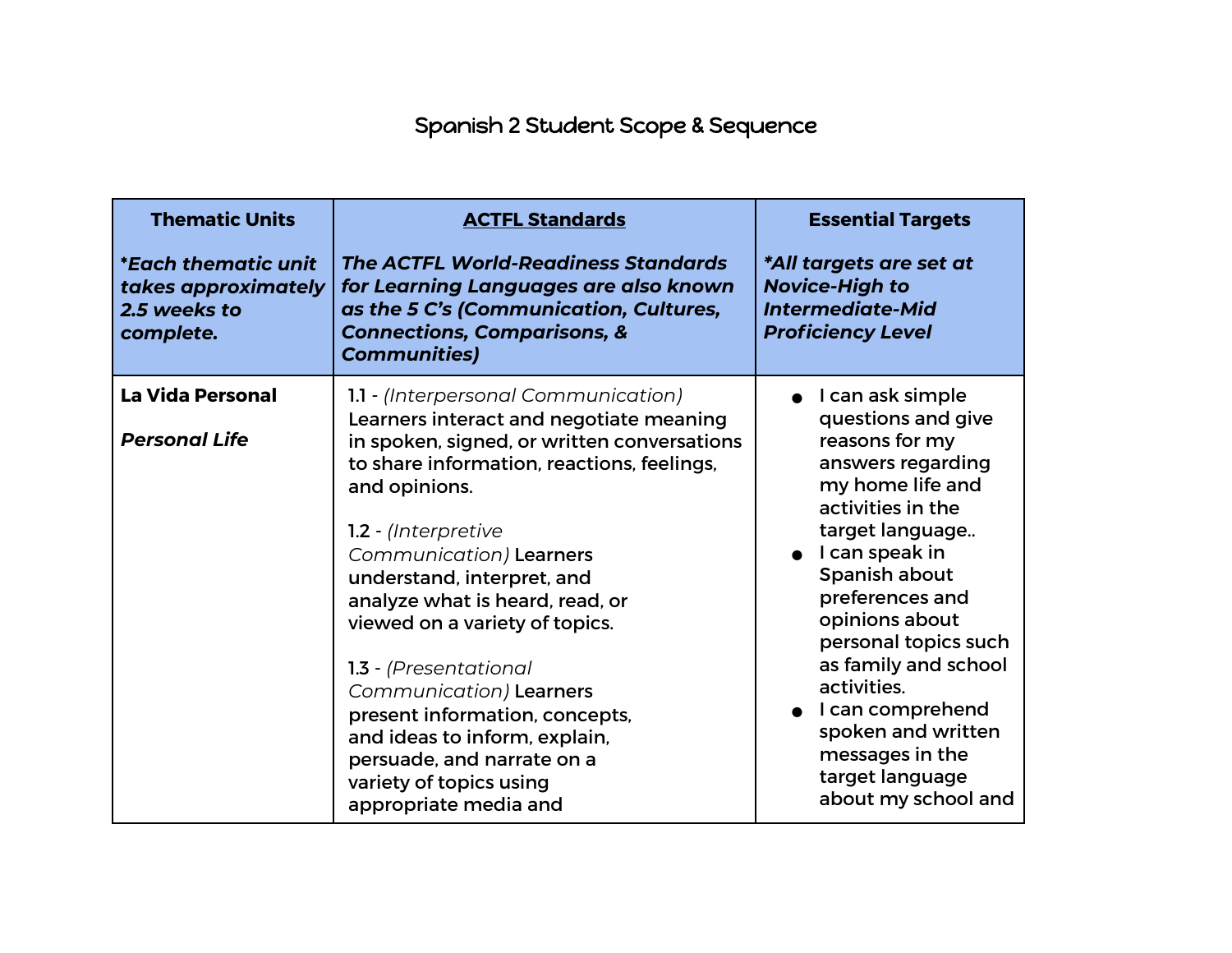| adapting to various audiences<br>of listeners, readers, or viewers.<br>2.1 - (Relating Cultural<br><b>Practices to Perspectives)</b><br>Learners use the language to<br>investigate, explain, and reflect<br>on the relationship between<br>the practices and perspectives<br>of the cultures studied.<br>2.2 - (Relating Cultural<br>Products to Perspectives)<br>Learners use the language to<br>investigate, explain, and reflect<br>on the relationship between<br>the products and perspectives<br>of the cultures studied.<br><b>3.1. - (Making Connections)</b><br>Learners build, reinforce, and<br>expand their knowledge of<br>other disciplines while using<br>the language to develop critical<br>thinking and to solve problems<br>creatively.<br><b>3.2</b> - (Acquiring Information | free time activities.<br>I can write and<br>deliver short, target<br>language<br>presentations with<br>details about my<br>personal life and<br>activities.<br>I can talk about<br>preferences of what I<br>like to and don't like<br>to do in my free<br>time.<br>I can describe myself<br>and others in the<br>target language with<br>details in a short<br>paragraph.<br>I can compare and<br>contrast typical free<br>time activities in my<br>own culture with<br>those of Spanish-<br>speaking cultures. |
|----------------------------------------------------------------------------------------------------------------------------------------------------------------------------------------------------------------------------------------------------------------------------------------------------------------------------------------------------------------------------------------------------------------------------------------------------------------------------------------------------------------------------------------------------------------------------------------------------------------------------------------------------------------------------------------------------------------------------------------------------------------------------------------------------|-----------------------------------------------------------------------------------------------------------------------------------------------------------------------------------------------------------------------------------------------------------------------------------------------------------------------------------------------------------------------------------------------------------------------------------------------------------------------------------------------------------------|
| and Diverse Perspectives)<br>Learners access and evaluate<br>information and diverse                                                                                                                                                                                                                                                                                                                                                                                                                                                                                                                                                                                                                                                                                                               |                                                                                                                                                                                                                                                                                                                                                                                                                                                                                                                 |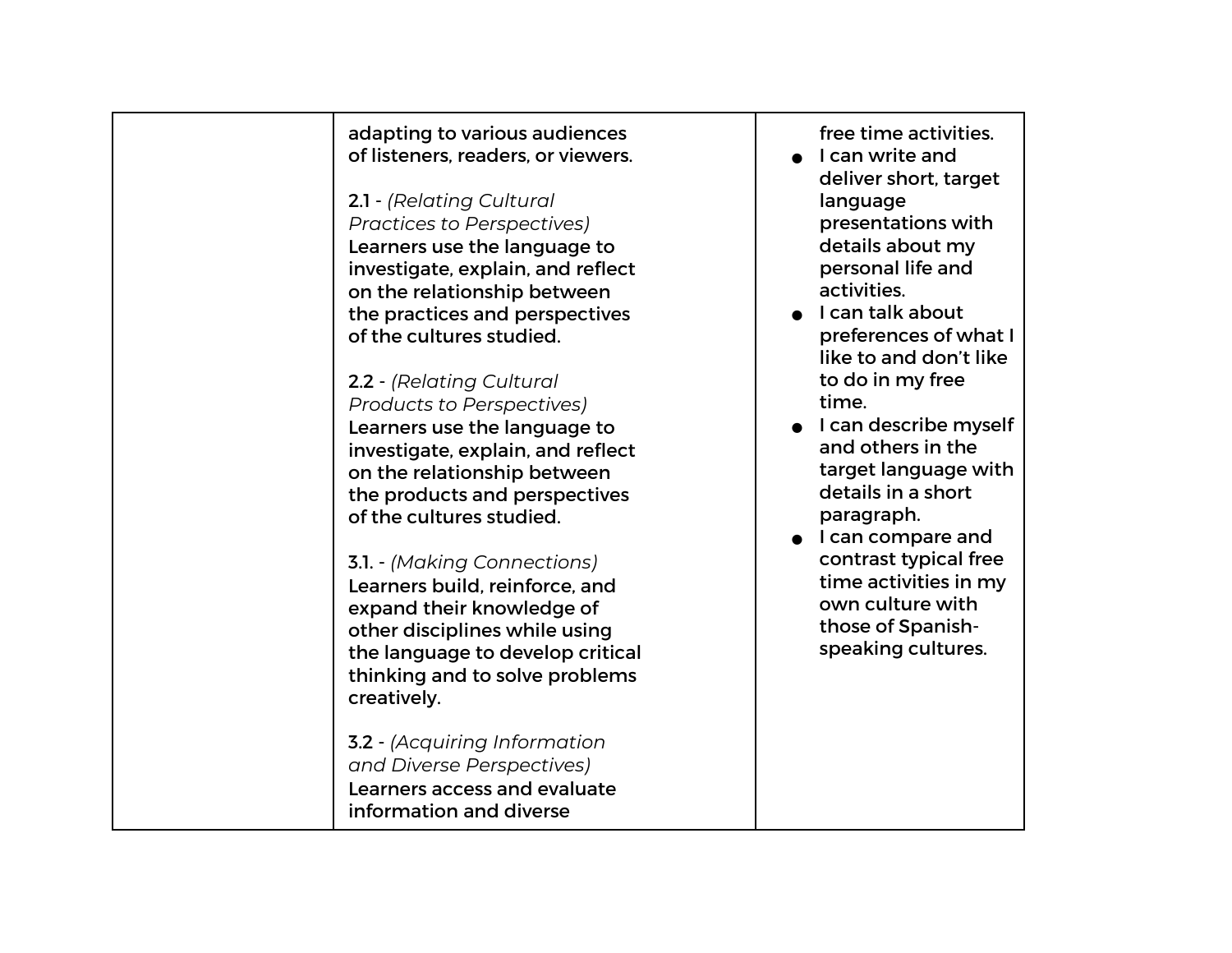| perspectives that are available<br>through the language and its<br>cultures.                                                                                                                       |  |
|----------------------------------------------------------------------------------------------------------------------------------------------------------------------------------------------------|--|
| 4.1 - (Language Comparisons)<br>Learners use the language to<br>investigate, explain, and reflect<br>on the nature of language<br>through comparisons of the<br>language studied and their<br>own. |  |
| 4.2 - (Cultural Comparisons)<br>Learners use the language to<br>investigate, explain, and reflect<br>on the concept of culture<br>through comparisons of the<br>cultures studied and their own.    |  |
| 5.1 - (School and Global<br>Communities) Learners use the<br>language both within and<br>beyond the classroom to<br>interact and collaborate in their<br>community and the globalized<br>world.    |  |
| 5.2 - (Lifelong Learning)<br>Learners set goals and reflect<br>on their progress in using<br>language for enjoyment,                                                                               |  |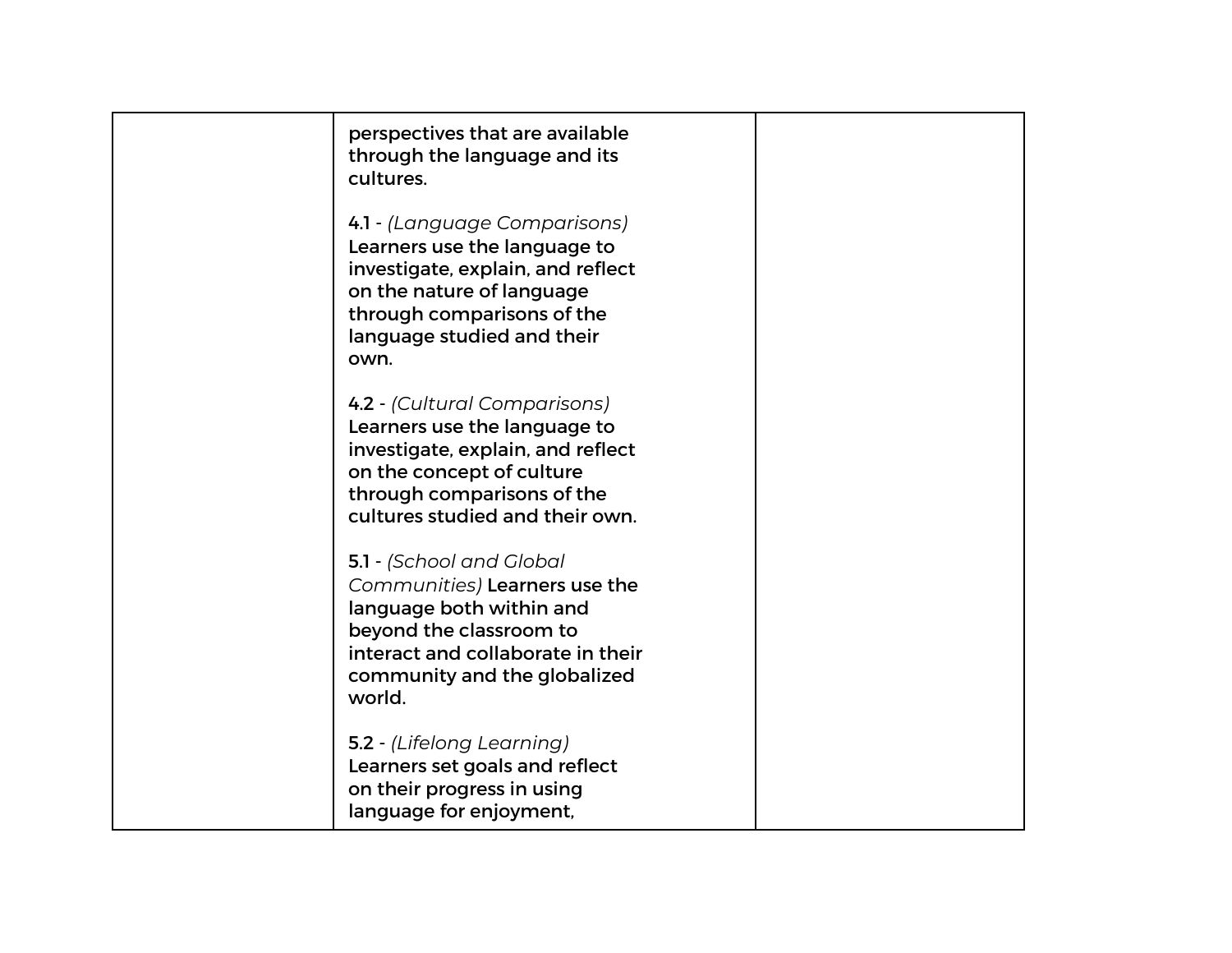|                                 | enrichment, and advancement.                                                                                                                                                                                                                                                                                                                                                                                                                                                           |                                                                                                                                                                                                                                                                                                                                                                                                                                                                                                                                                                                                                                                         |
|---------------------------------|----------------------------------------------------------------------------------------------------------------------------------------------------------------------------------------------------------------------------------------------------------------------------------------------------------------------------------------------------------------------------------------------------------------------------------------------------------------------------------------|---------------------------------------------------------------------------------------------------------------------------------------------------------------------------------------------------------------------------------------------------------------------------------------------------------------------------------------------------------------------------------------------------------------------------------------------------------------------------------------------------------------------------------------------------------------------------------------------------------------------------------------------------------|
| En el centro<br><b>Downtown</b> | 1.1 - (Interpersonal Communication)<br>Learners interact and negotiate meaning<br>in spoken, signed, or written conversations<br>to share information, reactions, feelings,<br>and opinions.<br>1.2 - (Interpretive<br>Communication) Learners<br>understand, interpret, and<br>analyze what is heard, read, or<br>viewed on a variety of topics.<br>1.3 - (Presentational                                                                                                             | I can give and follow<br>multi-step, verbal<br>directions to find a<br>location in my town<br>or city in the target<br>language.<br>I can orally describe<br>where myself and<br>others go around<br>town, as well as<br>what is purchased,<br>and how much the<br>items cost in the<br>target language.<br>I can analyze maps<br>of cities or towns in<br>Spanish-speaking<br>countries and I can<br>explain verbally or in<br>writing where places<br>are located in the<br>target language.<br>I can calculate the<br>cost of items in<br>various currencies of<br>Spanish-speaking<br>countries, using a<br>currency converter.<br>I can understand |
|                                 | Communication) Learners<br>present information, concepts,<br>and ideas to inform, explain,<br>persuade, and narrate on a<br>variety of topics using<br>appropriate media and<br>adapting to various audiences<br>of listeners, readers, or viewers.<br>2.1 - (Relating Cultural<br><b>Practices to Perspectives)</b><br>Learners use the language to<br>investigate, explain, and reflect<br>on the relationship between<br>the practices and perspectives<br>of the cultures studied. |                                                                                                                                                                                                                                                                                                                                                                                                                                                                                                                                                                                                                                                         |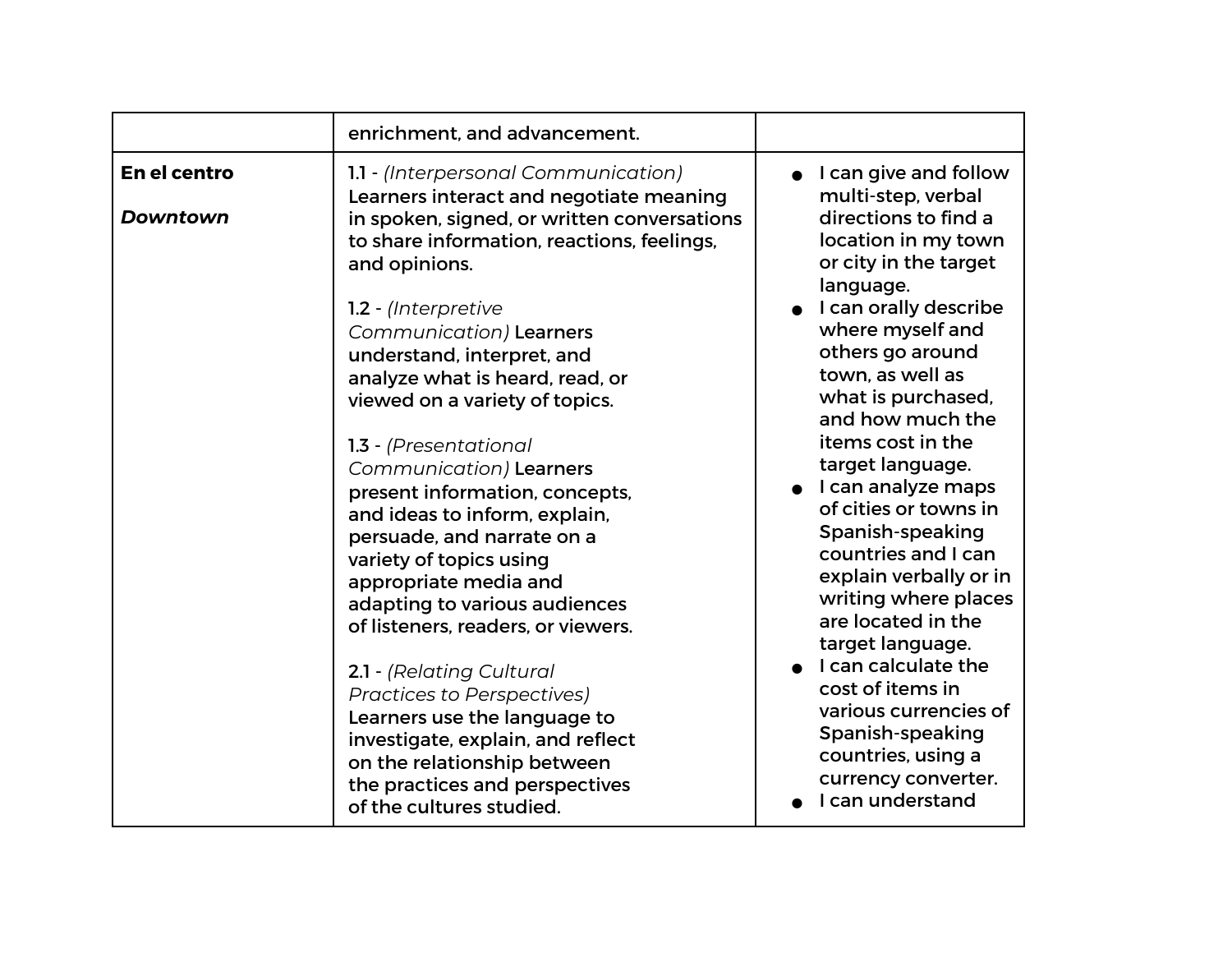| 2.2 - (Relating Cultural<br><b>Products to Perspectives)</b><br>Learners use the language to<br>investigate, explain, and reflect<br>on the relationship between<br>the products and perspectives<br>of the cultures studied. | and explain the<br>cultural concept of<br>bartering and how<br>to use it effectively<br>when shopping at<br>downtown or open-<br>air markets. |
|-------------------------------------------------------------------------------------------------------------------------------------------------------------------------------------------------------------------------------|-----------------------------------------------------------------------------------------------------------------------------------------------|
| <b>3.1.</b> - (Making Connections)<br>Learners build, reinforce, and<br>expand their knowledge of<br>other disciplines while using<br>the language to develop critical<br>thinking and to solve problems<br>creatively.       |                                                                                                                                               |
| <b>3.2</b> - (Acquiring Information<br>and Diverse Perspectives)<br>Learners access and evaluate<br>information and diverse<br>perspectives that are available<br>through the language and its<br>cultures.                   |                                                                                                                                               |
| 4.1 - (Language Comparisons)<br>Learners use the language to<br>investigate, explain, and reflect<br>on the nature of language<br>through comparisons of the<br>language studied and their                                    |                                                                                                                                               |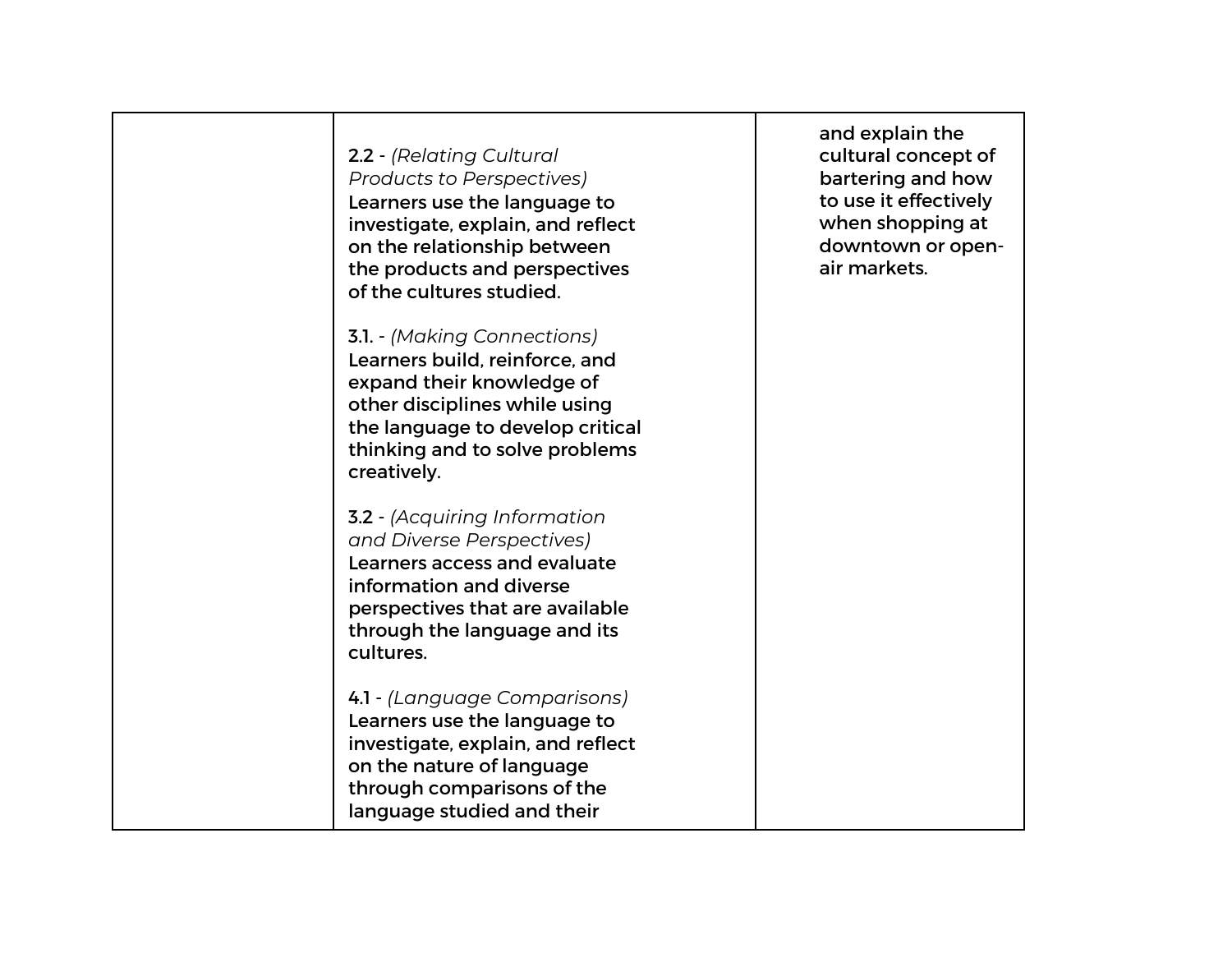|                            | own.                                                                                                                                                                                                                        |                                                                           |
|----------------------------|-----------------------------------------------------------------------------------------------------------------------------------------------------------------------------------------------------------------------------|---------------------------------------------------------------------------|
|                            | 4.2 - (Cultural Comparisons)<br>Learners use the language to<br>investigate, explain, and reflect<br>on the concept of culture<br>through comparisons of the<br>cultures studied and their own.<br>5.1 - (School and Global |                                                                           |
|                            | Communities) Learners use the<br>language both within and<br>beyond the classroom to<br>interact and collaborate in their<br>community and the globalized<br>world.                                                         |                                                                           |
|                            | 5.2 - (Lifelong Learning)<br>Learners set goals and reflect<br>on their progress in using<br>language for enjoyment,<br>enrichment, and advancement.                                                                        |                                                                           |
| El bienestar personal      | 1.1 - (Interpersonal Communication)<br>Learners interact and negotiate meaning                                                                                                                                              | I can read or listen to<br>interpret authentic,                           |
| <b>Personal Well Being</b> | in spoken, signed, or written conversations<br>to share information, reactions, feelings,<br>and opinions.                                                                                                                  | target language<br>resources with<br>information about<br>healthy living. |
|                            | 1.2 - (Interpretive<br>Communication) Learners                                                                                                                                                                              | I can make simple<br>statements in the                                    |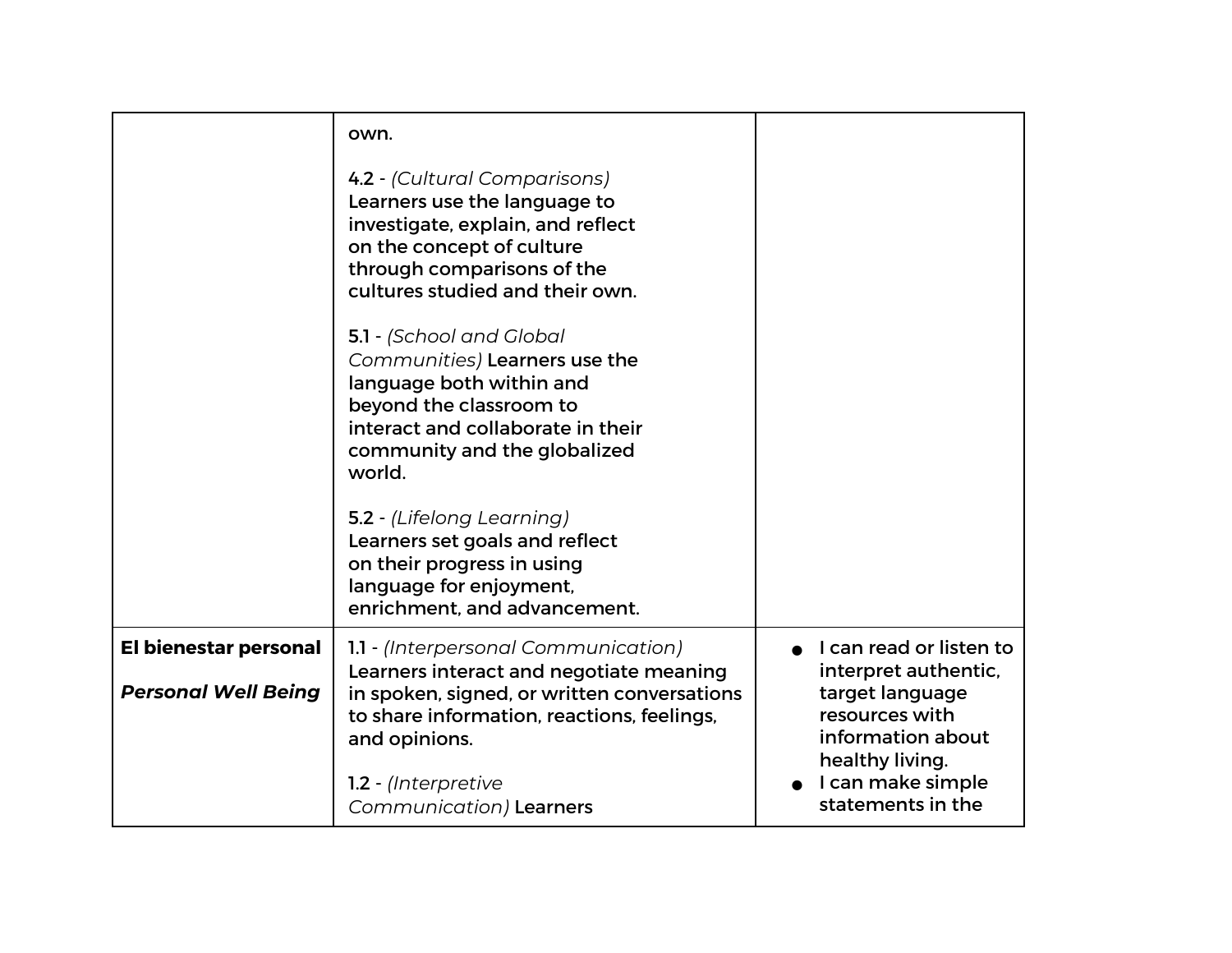understand, interpret, and analyze what is heard, read, or viewed on a variety of topics. 1.3 - *(Presentational Communication)* Learners present information, concepts, and ideas to inform, explain, persuade, and narrate on a variety of topics using appropriate media and adapting to various audiences of listeners, readers, or viewers. 2.1 - *(Relating Cultural Practices to Perspectives)*  Learners use the language to investigate, explain, and reflect on the relationship between the practices and perspectives of the cultures studied. 2.2 - *(Relating Cultural Products to Perspectives)* Learners use the language to investigate, explain, and reflect on the relationship between the products and perspectives of the cultures studied. 3.1. - *(Making Connections)* target language about healthy living. ● I can speak and write in detailed, Spanish sentences about steps to take to stay healthy. ● I can understand spoken and written messages about healthy lifestyles in the target language. ● I can give detailed, verbal or written advice about good personal habits in the target language. ● I can compare and contrast healthy lifestyles in my own culture to those of Spanish-speaking countries.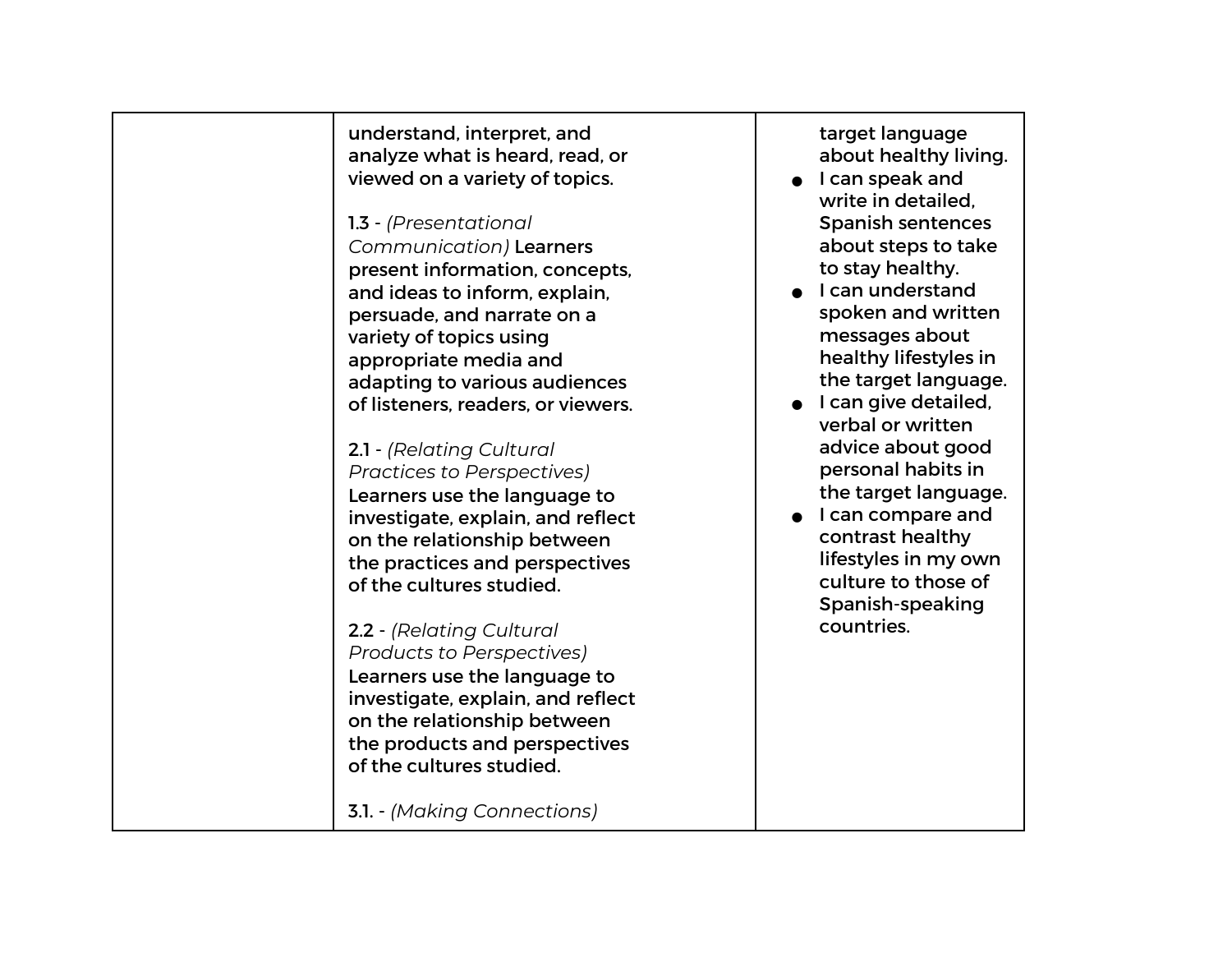| Learners build, reinforce, and<br>expand their knowledge of<br>other disciplines while using<br>the language to develop critical<br>thinking and to solve problems<br>creatively.                           |  |
|-------------------------------------------------------------------------------------------------------------------------------------------------------------------------------------------------------------|--|
| <b>3.2</b> - (Acquiring Information<br>and Diverse Perspectives)<br>Learners access and evaluate<br>information and diverse<br>perspectives that are available<br>through the language and its<br>cultures. |  |
| 4.1 - (Language Comparisons)<br>Learners use the language to<br>investigate, explain, and reflect<br>on the nature of language<br>through comparisons of the<br>language studied and their<br>own.          |  |
| 4.2 - (Cultural Comparisons)<br>Learners use the language to<br>investigate, explain, and reflect<br>on the concept of culture<br>through comparisons of the<br>cultures studied and their own.             |  |
| 5.1 - (School and Global                                                                                                                                                                                    |  |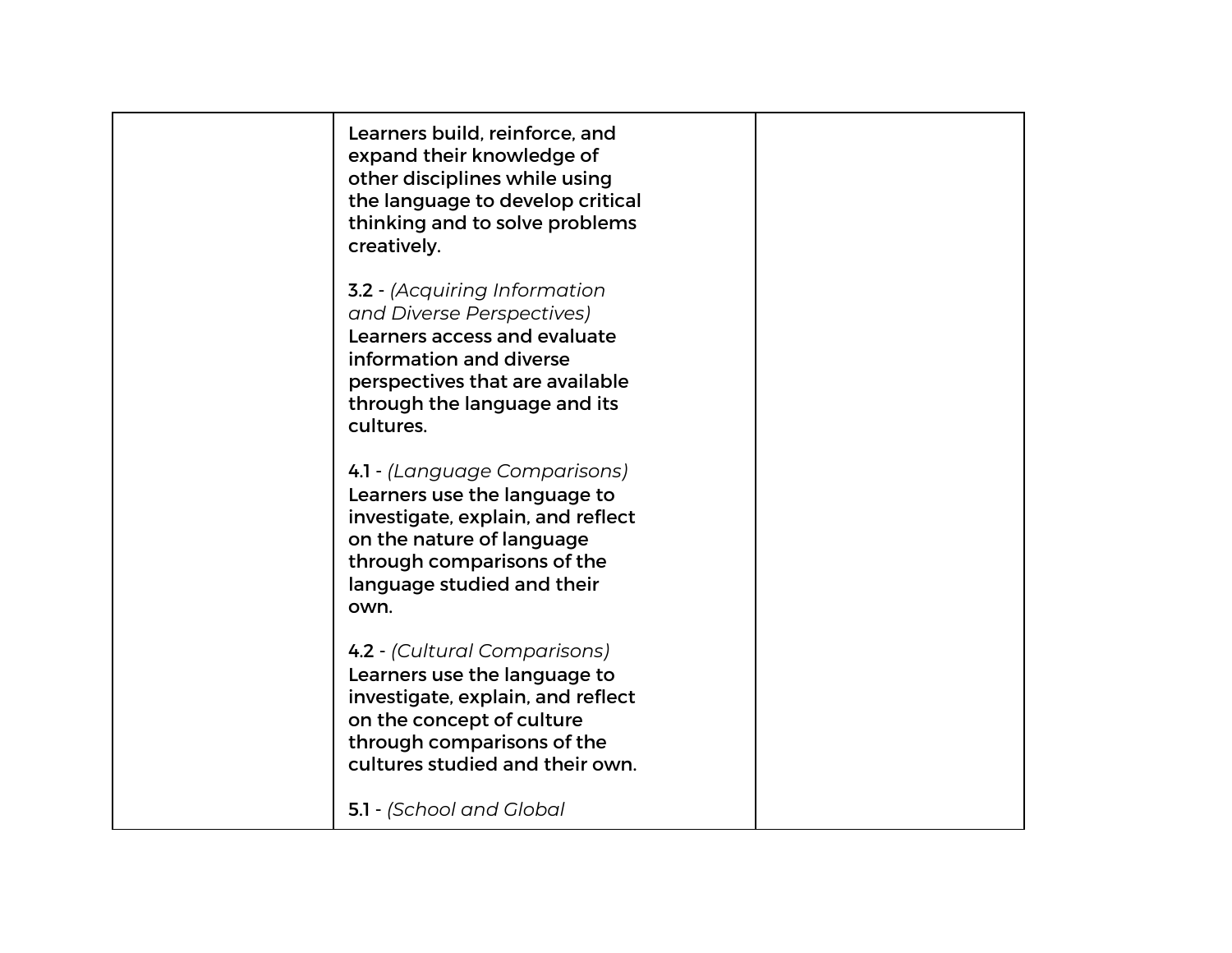|            | Communities) Learners use the<br>language both within and<br>beyond the classroom to<br>interact and collaborate in their<br>community and the globalized<br>world.<br>5.2 - (Lifelong Learning)<br>Learners set goals and reflect<br>on their progress in using<br>language for enjoyment,<br>enrichment, and advancement. |                                                                                                                                   |
|------------|-----------------------------------------------------------------------------------------------------------------------------------------------------------------------------------------------------------------------------------------------------------------------------------------------------------------------------|-----------------------------------------------------------------------------------------------------------------------------------|
| Día a día  | 1.1 - (Interpersonal Communication)<br>Learners interact and negotiate meaning                                                                                                                                                                                                                                              | I can interpret<br>written or spoken                                                                                              |
| Day to day | in spoken, signed, or written conversations<br>to share information, reactions, feelings,<br>and opinions.                                                                                                                                                                                                                  | messages in the<br>target language<br>about someone's<br>daily routine.                                                           |
|            | 1.2 - (Interpretive<br>Communication) Learners<br>understand, interpret, and<br>analyze what is heard, read, or<br>viewed on a variety of topics.                                                                                                                                                                           | I can ask and answer<br>simple questions<br>about someone's<br>daily schedule in the<br>target language.<br>I can speak in detail |
|            | 1.3 - (Presentational<br>Communication) Learners<br>present information, concepts,<br>and ideas to inform, explain,<br>persuade, and narrate on a<br>variety of topics using                                                                                                                                                | about what chores I<br>do in my daily<br>routine in the target<br>language.<br>I can create written<br>messages in the            |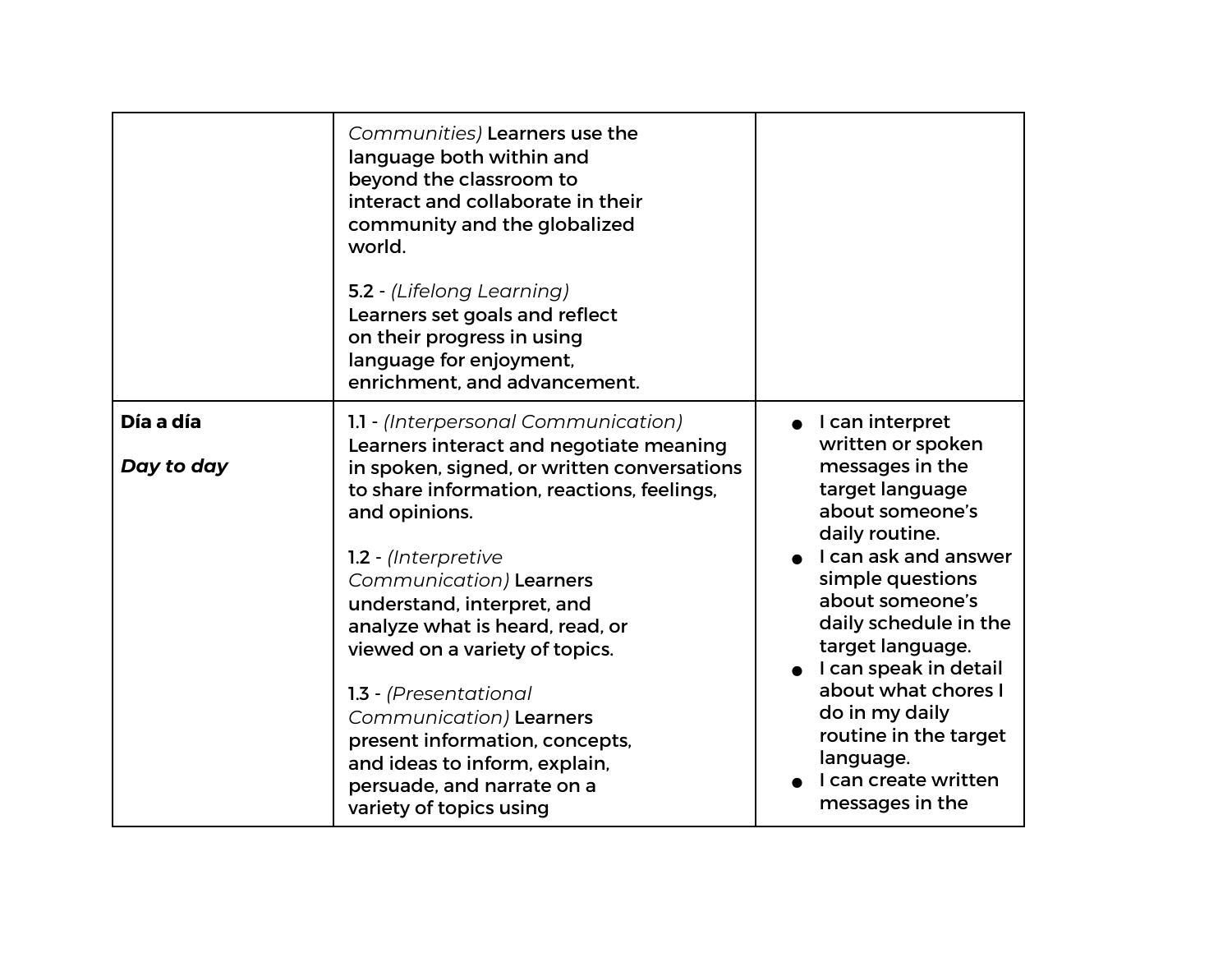appropriate media and adapting to various audiences of listeners, readers, or viewers.

2.1 - *(Relating Cultural Practices to Perspectives)*  Learners use the language to investigate, explain, and reflect on the relationship between the practices and perspectives of the cultures studied.

2.2 - *(Relating Cultural Products to Perspectives)* Learners use the language to investigate, explain, and reflect on the relationship between the products and perspectives of the cultures studied.

3.1. - *(Making Connections)* Learners build, reinforce, and expand their knowledge of other disciplines while using the language to develop critical thinking and to solve problems creatively.

3.2 - *(Acquiring Information and Diverse Perspectives)*  Learners access and evaluate target language, using paragraphlevel discourse.

● I can analyze similarities and differences in daily life and routines in my own culture with that of Spanishspeaking countries.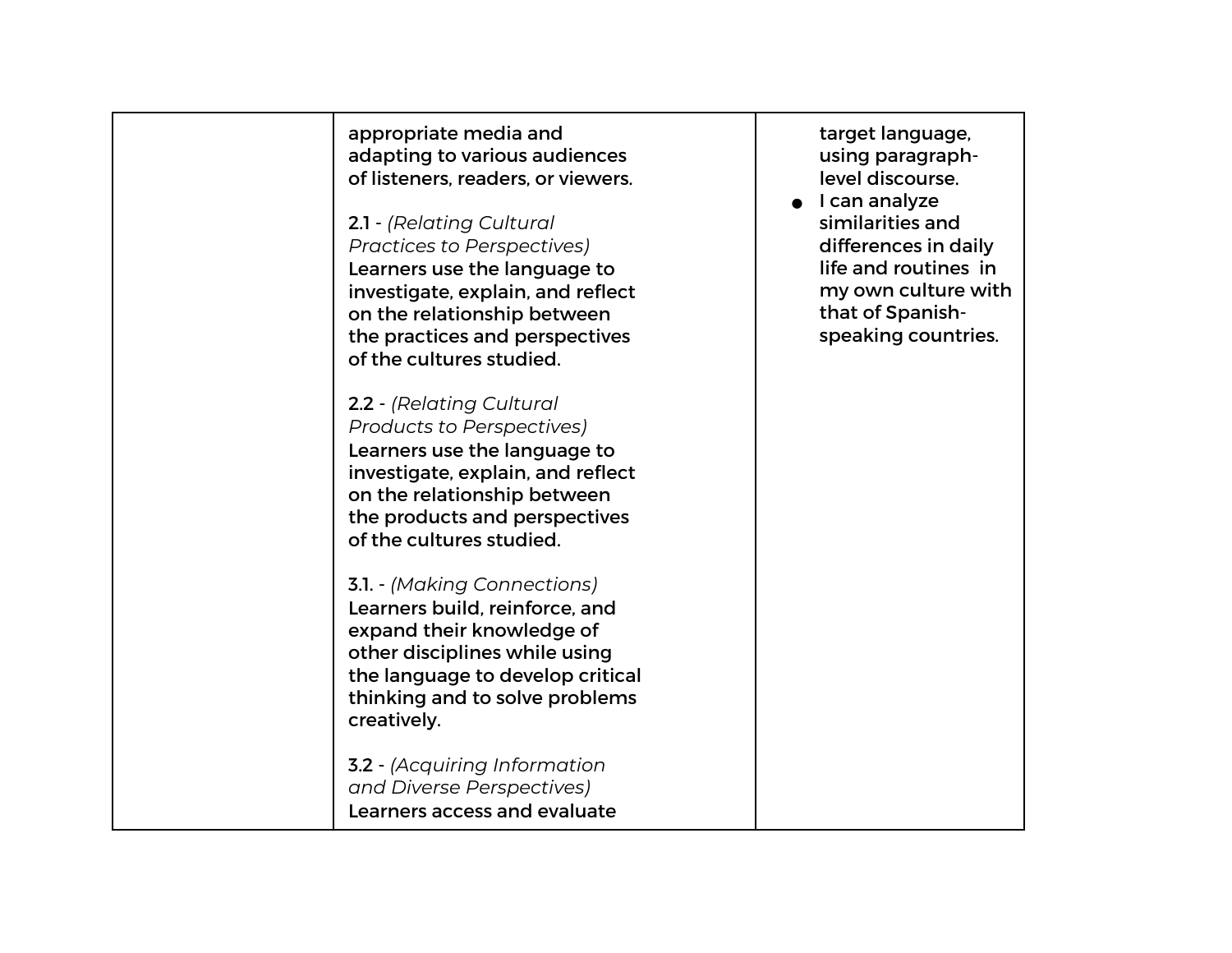| information and diverse<br>perspectives that are available<br>through the language and its<br>cultures.                                                                                            |  |
|----------------------------------------------------------------------------------------------------------------------------------------------------------------------------------------------------|--|
| 4.1 - (Language Comparisons)<br>Learners use the language to<br>investigate, explain, and reflect<br>on the nature of language<br>through comparisons of the<br>language studied and their<br>own. |  |
| 4.2 - (Cultural Comparisons)<br>Learners use the language to<br>investigate, explain, and reflect<br>on the concept of culture<br>through comparisons of the<br>cultures studied and their own.    |  |
| 5.1 - (School and Global<br>Communities) Learners use the<br>language both within and<br>beyond the classroom to<br>interact and collaborate in their<br>community and the globalized<br>world.    |  |
| 5.2 - (Lifelong Learning)<br>Learners set goals and reflect<br>on their progress in using                                                                                                          |  |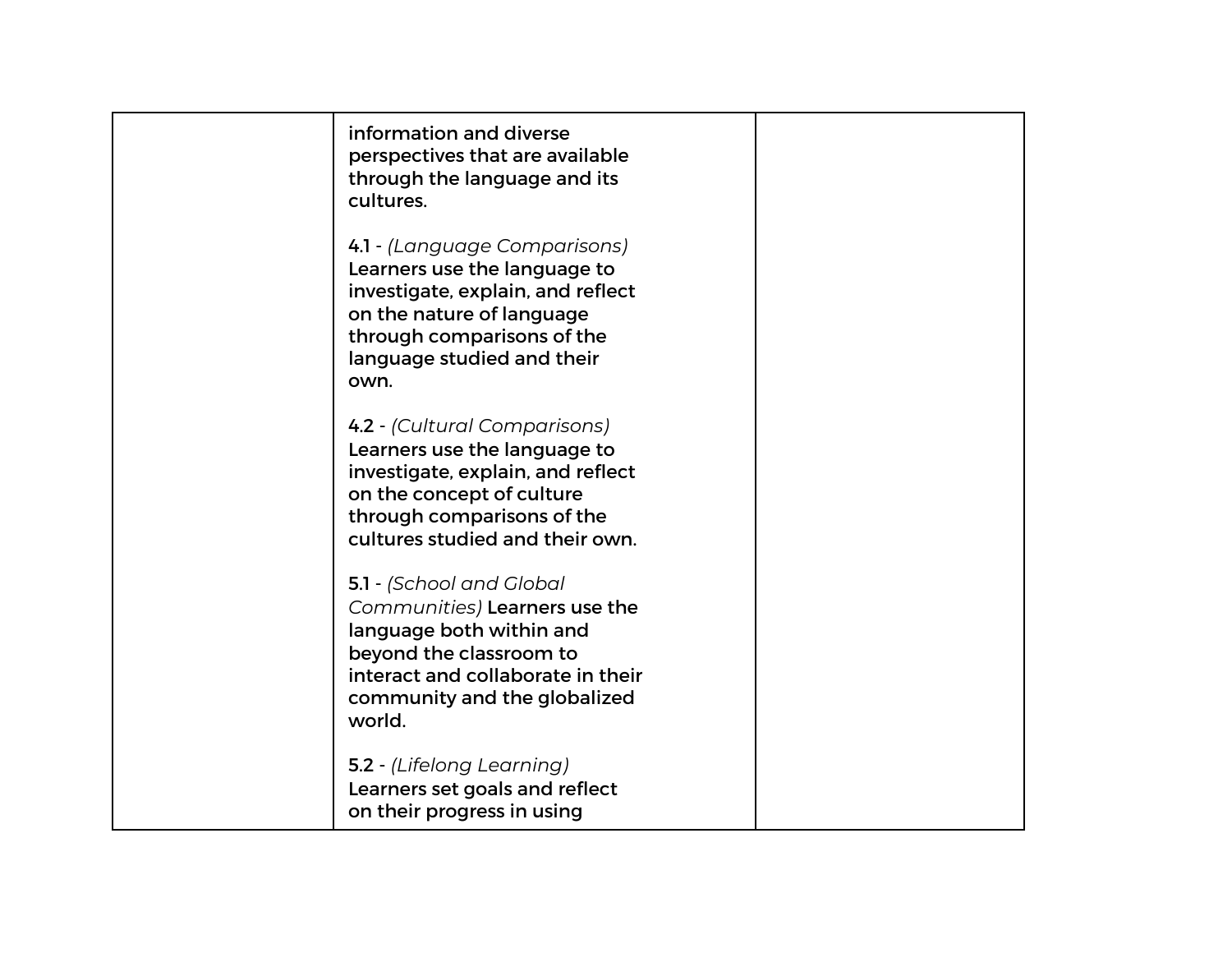|                              | language for enjoyment,<br>enrichment, and advancement.                                                                                                                                                                                                                                                                                                                                                                                                                                                                                                                                                                           |                                                                                                                                                                                                                                                                                                                                                                                                                                                     |
|------------------------------|-----------------------------------------------------------------------------------------------------------------------------------------------------------------------------------------------------------------------------------------------------------------------------------------------------------------------------------------------------------------------------------------------------------------------------------------------------------------------------------------------------------------------------------------------------------------------------------------------------------------------------------|-----------------------------------------------------------------------------------------------------------------------------------------------------------------------------------------------------------------------------------------------------------------------------------------------------------------------------------------------------------------------------------------------------------------------------------------------------|
| <b>Mis metas</b><br>My goals | 1.1 - (Interpersonal Communication)<br>Learners interact and negotiate meaning<br>in spoken, signed, or written conversations<br>to share information, reactions, feelings,<br>and opinions.<br>1.2 - (Interpretive<br>Communication) Learners<br>understand, interpret, and<br>analyze what is heard, read, or<br>viewed on a variety of topics.<br>1.3 - (Presentational<br>Communication) Learners<br>present information, concepts,<br>and ideas to inform, explain,<br>persuade, and narrate on a<br>variety of topics using<br>appropriate media and<br>adapting to various audiences<br>of listeners, readers, or viewers. | • I can interpret<br>written texts and<br>spoken messages<br>about someone's<br>future plans in the<br>target language.<br>I can speak about<br>my short-term and<br>long-term personal<br>goals, using detailed<br>sentences in the<br>target language.<br>I can write about<br>future plans for my<br>career in the target<br>language, using<br>paragraph-level<br>discourse.<br>I can speak and<br>write about my past,<br>present, and future, |
|                              | 2.1 - (Relating Cultural<br><b>Practices to Perspectives)</b><br>Learners use the language to<br>investigate, explain, and reflect<br>on the relationship between<br>the practices and perspectives                                                                                                                                                                                                                                                                                                                                                                                                                               | using the<br>appropriate verb<br>tenses in the target<br>language.<br>I can analyze the<br>linguistic differences<br>in verb forms and                                                                                                                                                                                                                                                                                                              |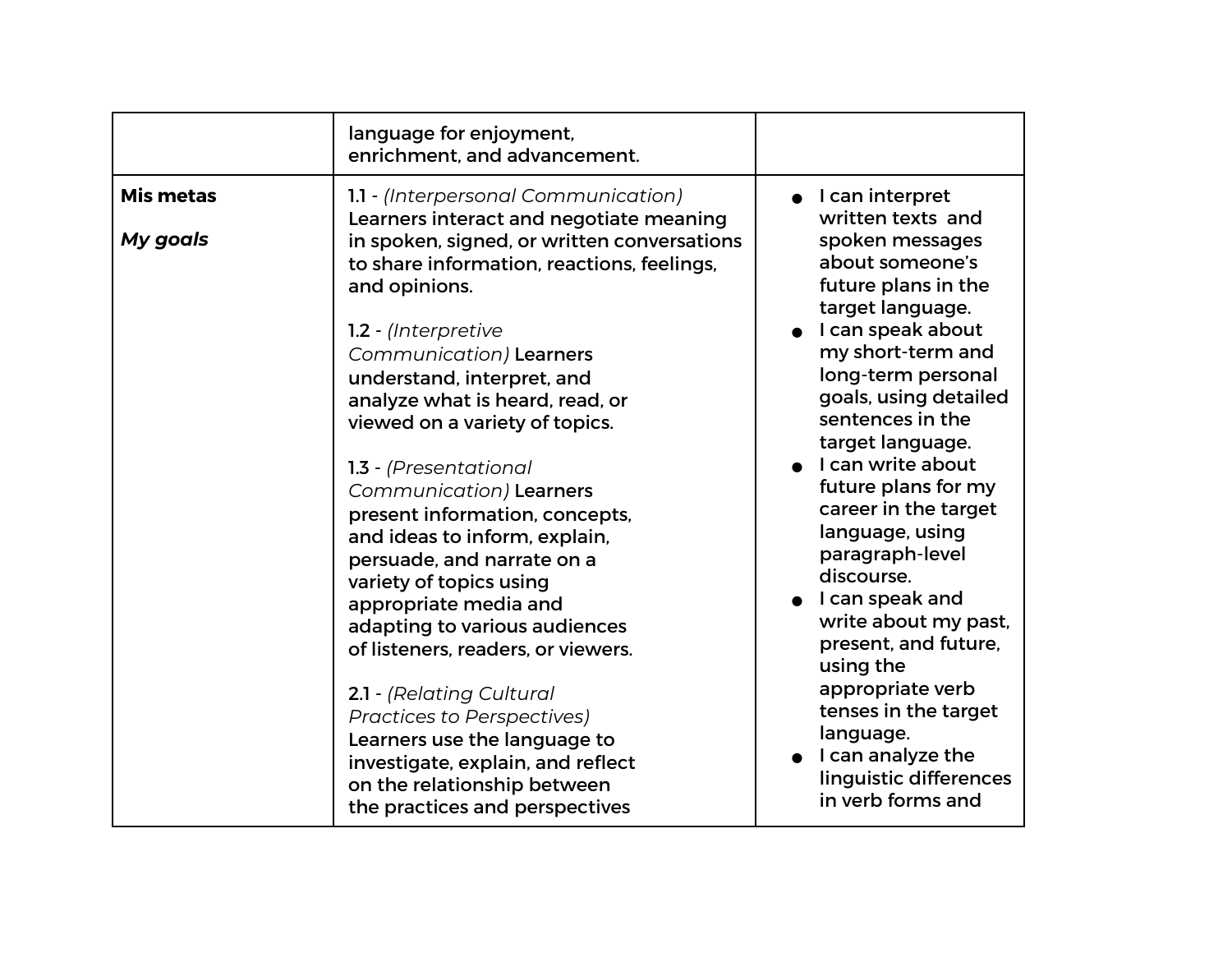| of the cultures studied.                                                                                                                                                                                                      | tenses in the target<br>language. |
|-------------------------------------------------------------------------------------------------------------------------------------------------------------------------------------------------------------------------------|-----------------------------------|
| 2.2 - (Relating Cultural<br><b>Products to Perspectives)</b><br>Learners use the language to<br>investigate, explain, and reflect<br>on the relationship between<br>the products and perspectives<br>of the cultures studied. |                                   |
| <b>3.1.</b> - (Making Connections)<br>Learners build, reinforce, and<br>expand their knowledge of<br>other disciplines while using<br>the language to develop critical<br>thinking and to solve problems<br>creatively.       |                                   |
| <b>3.2</b> - (Acquiring Information<br>and Diverse Perspectives)<br>Learners access and evaluate<br>information and diverse<br>perspectives that are available<br>through the language and its<br>cultures.                   |                                   |
| 4.1 - (Language Comparisons)<br>Learners use the language to<br>investigate, explain, and reflect<br>on the nature of language<br>through comparisons of the                                                                  |                                   |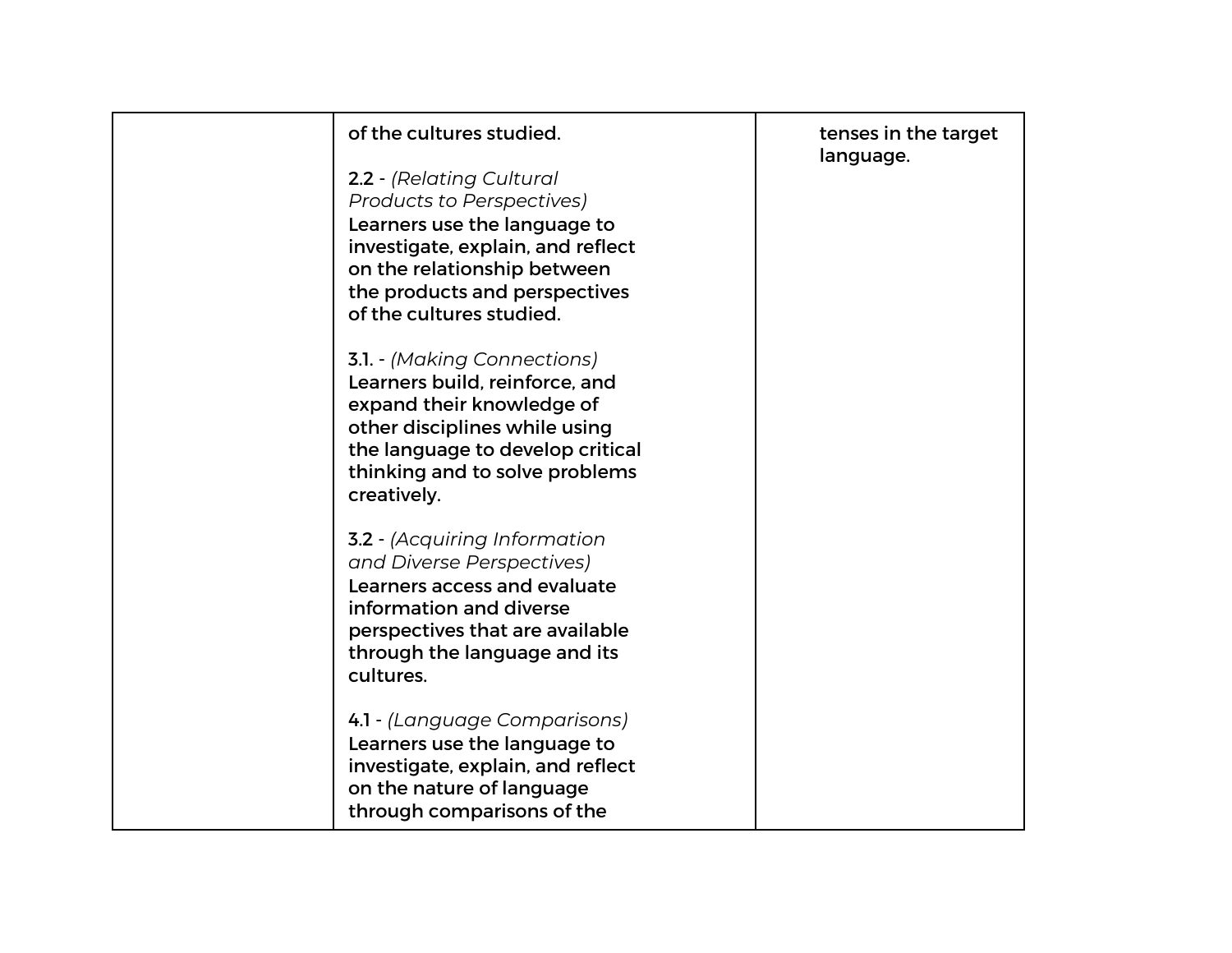|                       | language studied and their<br>own.<br>4.2 - (Cultural Comparisons)<br>Learners use the language to<br>investigate, explain, and reflect<br>on the concept of culture<br>through comparisons of the<br>cultures studied and their own.<br>5.1 - (School and Global<br>Communities) Learners use the<br>language both within and<br>beyond the classroom to<br>interact and collaborate in their<br>community and the globalized<br>world.<br>5.2 - (Lifelong Learning)<br>Learners set goals and reflect<br>on their progress in using<br>language for enjoyment,<br>enrichment, and advancement. |                                                                                                                                |
|-----------------------|--------------------------------------------------------------------------------------------------------------------------------------------------------------------------------------------------------------------------------------------------------------------------------------------------------------------------------------------------------------------------------------------------------------------------------------------------------------------------------------------------------------------------------------------------------------------------------------------------|--------------------------------------------------------------------------------------------------------------------------------|
| Mi cuento<br>My story | 1.1 - (Interpersonal Communication)<br>Learners interact and negotiate meaning<br>in spoken, signed, or written conversations<br>to share information, reactions, feelings,<br>and opinions.<br>1.2 - (Interpretive                                                                                                                                                                                                                                                                                                                                                                              | I can comprehend<br>verbal or written<br>stories in the target<br>language about<br>someone's<br>childhood.<br>I can speak and |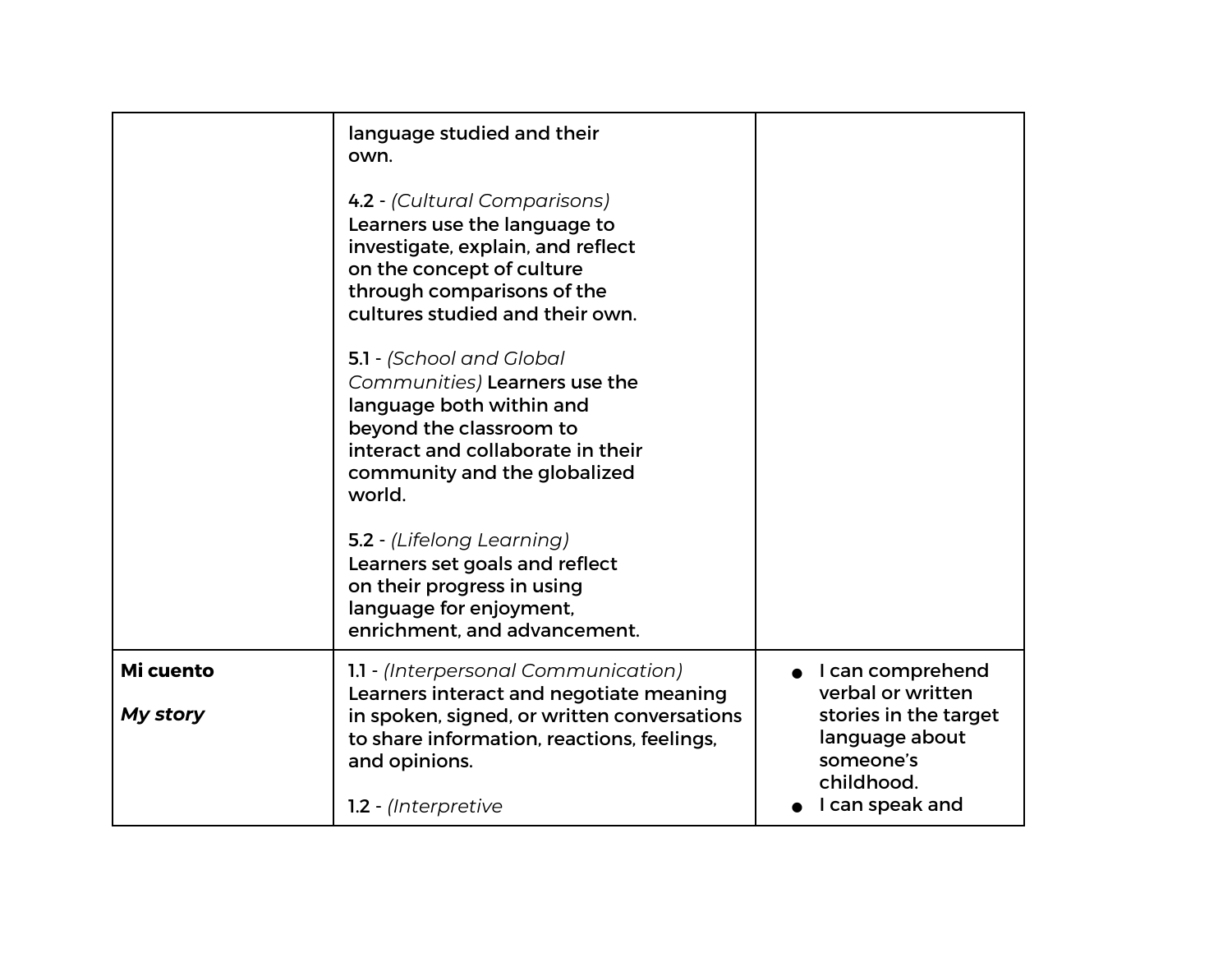*Communication)* Learners understand, interpret, and analyze what is heard, read, or viewed on a variety of topics.

1.3 - *(Presentational Communication)* Learners present information, concepts, and ideas to inform, explain, persuade, and narrate on a variety of topics using appropriate media and adapting to various audiences of listeners, readers, or viewers.

## 2.1 - *(Relating Cultural Practices to Perspectives)*

Learners use the language to investigate, explain, and reflect on the relationship between the practices and perspectives of the cultures studied.

## 2.2 - *(Relating Cultural*

*Products to Perspectives)* Learners use the language to investigate, explain, and reflect on the relationship between the products and perspectives of the cultures studied.

write about my last vacation, using detailed sentences in the appropriate verb tense in the target language.

- I can speak and write about my childhood, using paragraph-level discourse in the appropriate verb tenses in the target language.
- I can speak and write about my preferences and opinions on various personal topics using detailed sentence structures accurately.
- L can recount events and tell stories about the past accurately in the target language.
- I can identify linguistic differences in the past tenses of the target language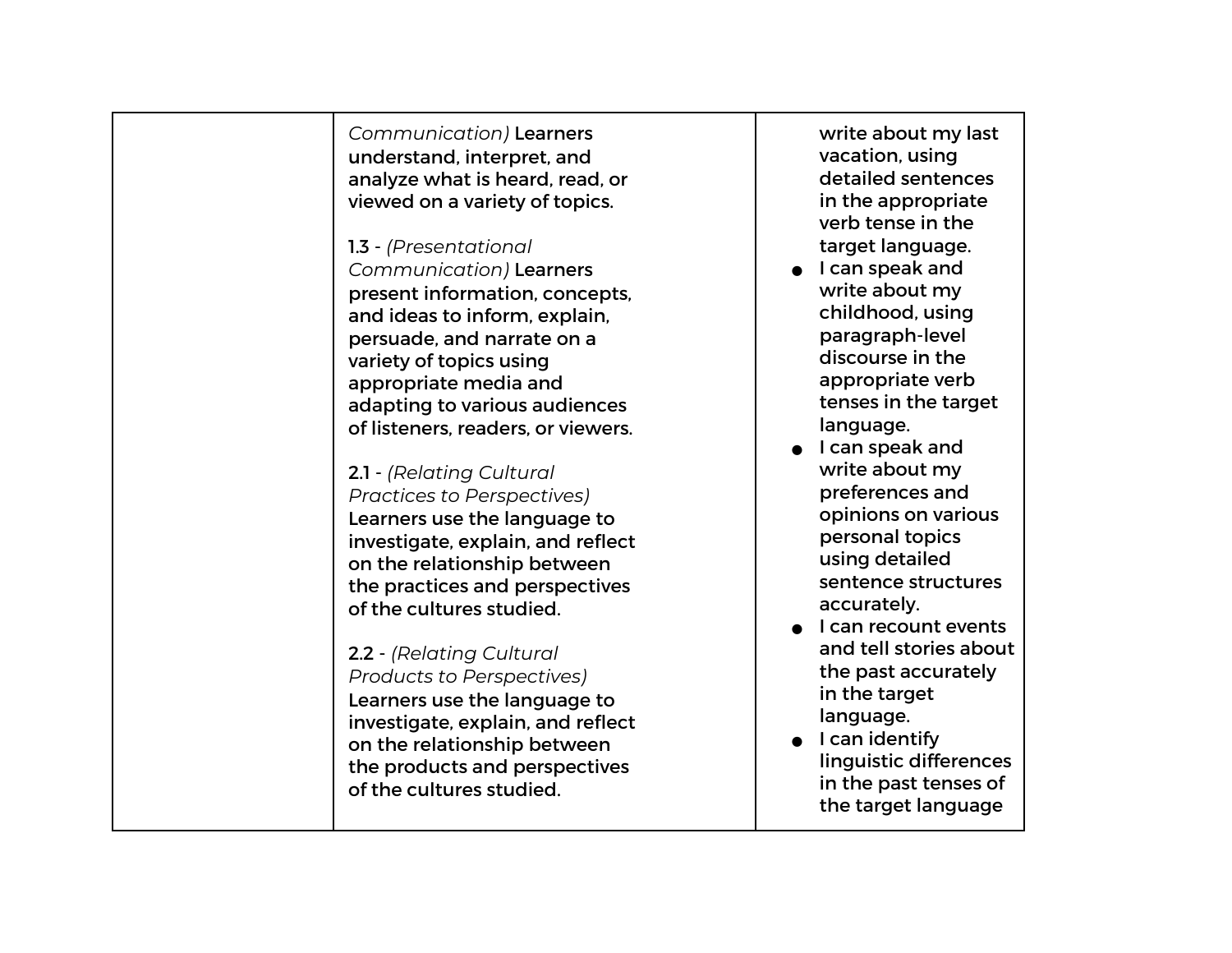| <b>3.1.</b> - (Making Connections)<br>Learners build, reinforce, and<br>expand their knowledge of<br>other disciplines while using<br>the language to develop critical<br>thinking and to solve problems<br>creatively. | and can use both<br>past tenses<br>accurately in spoken<br>and written Spanish. |
|-------------------------------------------------------------------------------------------------------------------------------------------------------------------------------------------------------------------------|---------------------------------------------------------------------------------|
| <b>3.2</b> - (Acquiring Information<br>and Diverse Perspectives)<br>Learners access and evaluate<br>information and diverse<br>perspectives that are available<br>through the language and its<br>cultures.             |                                                                                 |
| 4.1 - (Language Comparisons)<br>Learners use the language to<br>investigate, explain, and reflect<br>on the nature of language<br>through comparisons of the<br>language studied and their<br>own.                      |                                                                                 |
| 4.2 - (Cultural Comparisons)<br>Learners use the language to<br>investigate, explain, and reflect<br>on the concept of culture<br>through comparisons of the<br>cultures studied and their own.                         |                                                                                 |
|                                                                                                                                                                                                                         |                                                                                 |